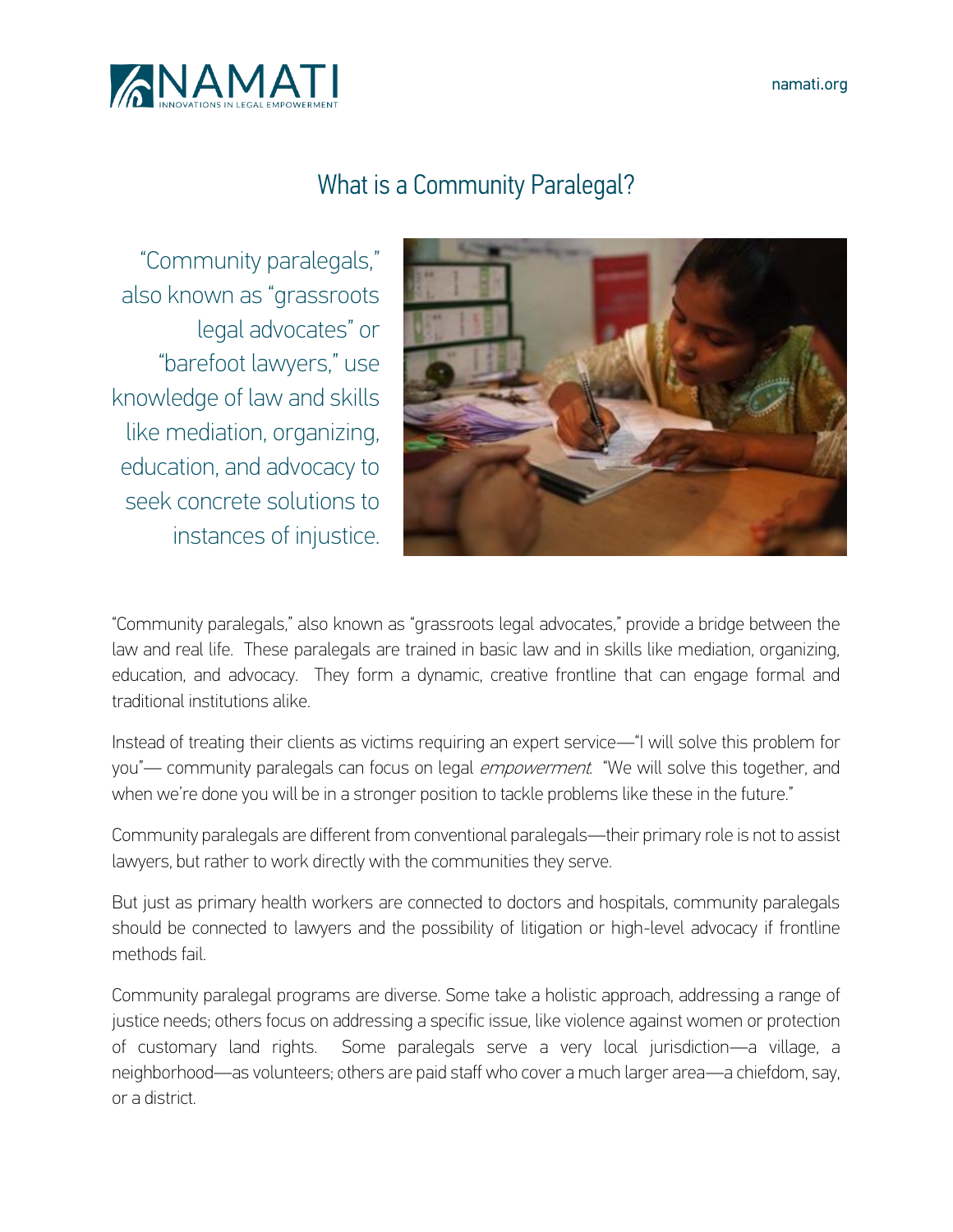## How Community Paralegals Work

Community paralegals use several strategies to advance justice. These include:

- Public education to increase awareness of the law
- Advising clients on legal process, and options for pursuing remedies
- Assisting clients to navigate authorities and institutions
- Mediating disputes
- Organizing collective action
- Advocacy
- Fact Finding, investigations, and monitoring

In exceptionally difficult or serious cases, a paralegal can seek the assistance of a lawyer, who in turn may resort to litigation or higher level advocacy. Often, the credible threat of litigation can lead more powerful parties to participate in mediation or negotiation.

#### Advantages of This Approach

At their best, community paralegals can:

- Promote empowerment by fostering legal awareness and agency of clients.
- Provide tailored solutions to legal problems due to their creative strategies, range of skills and tools, and deep knowledge of local context.
- Be more cost-effective and accessible than most lawyers.
- Find solutions not only for individuals, but also entire communities.
- Engage a wide range of institutions, including administrative agencies and customary authorities.
- Prioritize a fair resolution rather than taking sides with only one party to a conflict.

#### Paralegals in Action: Three Case Studies

l

#### Negotiating Release from Wrongful Detention<sup>1</sup>

After receiving a complaint at the station, police officers in Tonkolili District, Sierra Leone went to arrest the three boys involved. The boys were not at home, so the police instead arrested and detained the boys' mothers.

A paralegal working in the area heard about this incident and approached the local police Commanding Officer. The officer first told the paralegal that she would not release the mothers until their sons came into the station. The paralegal used knowledge of the formal law to negotiate for a different outcome, explaining that the police have no right to arrest a person for a crime allegedly committed by someone else. In addition, the paralegal went on to say that even if the police planned to file charges, the law allows only for a 72 hour detention period

<sup>&</sup>lt;sup>1</sup> Case adapted from Daniel Sesay, "Paralegals in Helping Women Access Justice," forthcoming.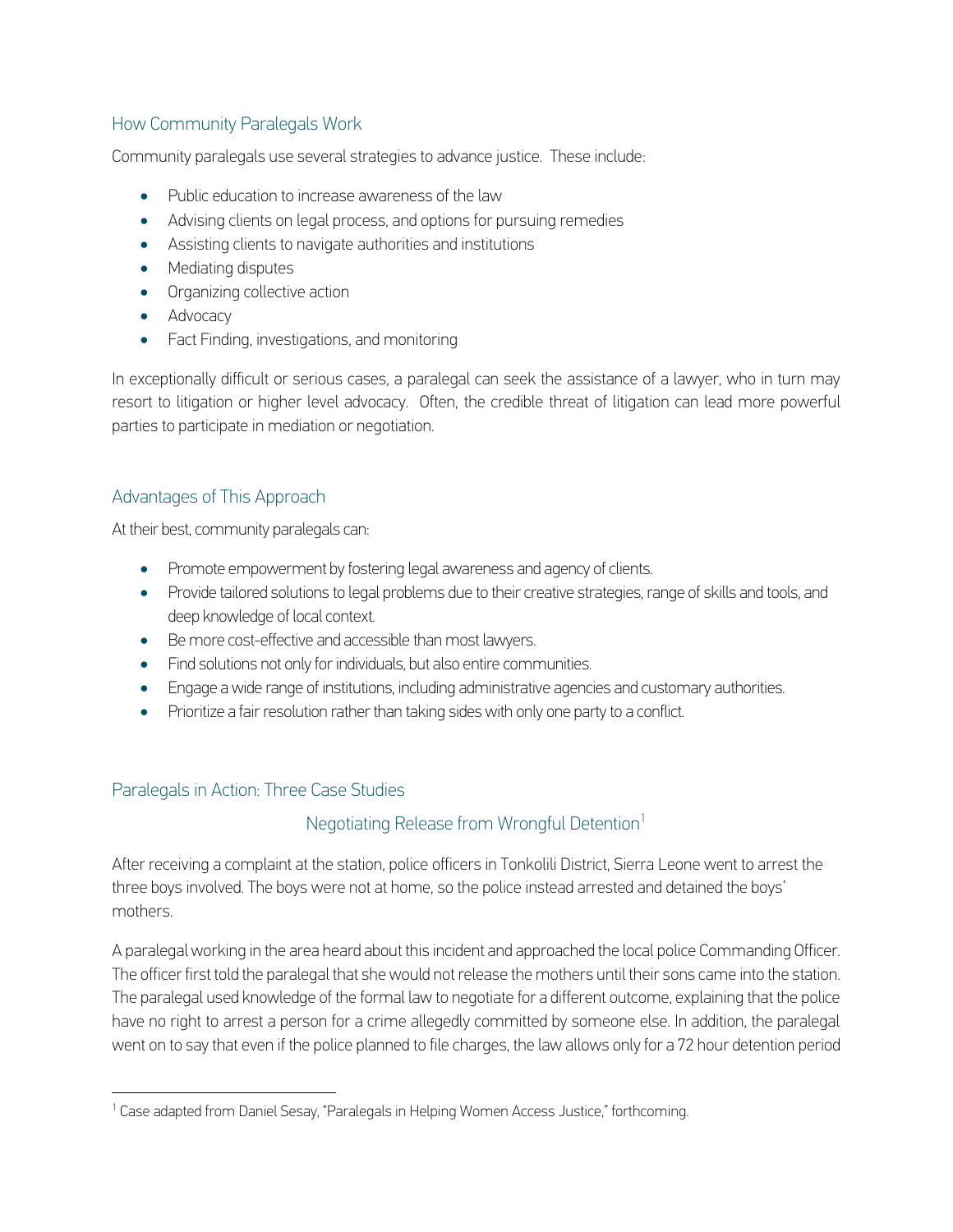– and yet the women had been held for four nights already. The officer realized the paralegal was right and so she released the three women. The officer asked the women to report to the station again in two days in order for the police to continue collecting information related to the original complaint.

The three women returned to the police station two days later, but were promptly arrested by the police station's second-in-command. The paralegal called the Commanding Officer, who was away at the district headquarters, for an explanation of this second arrest. The Officer was more resistant than in their first exchange. She was upset that the paralegal was interfering with her work. The paralegal calmly persisted in referencing the law and making a case on behalf of the women. As a result, the Commanding Officer ordered the release of the women, this time unconditionally. Since then, the women did not have further issues with the police regarding the case. Another officer in the station also praised the paralegal for the way negotiation led to a proper outcome.

# Navigating Authorities to Complete a Birth Registration<sup>2</sup>

Ali is a 35-year-old Nubian bus driver who lives in the Kibera area of Nairobi, Kenya. Nubians make up an ethnic and religious minority group that often experiences discrimination by the state and the general public. Ali attempted to obtain a birth certificate for himself through the late birth registration procedure, but had no success. Ali became fearful of the authorities. He decided not to re-apply, knowing how aggressive the questioning of the officials could be.

Community paralegals from the Kibera-based Nubian Rights Forum visited Ali during their door-to-door outreach. They encouraged Ali to try again for a birth certificate – this time, with a paralegal's help. The paralegal explained the legal requirements of the process in detail, adding information about what other Nubians had experienced and how they achieved success.

Since Ali had lost his secondary school certificate, the paralegal advised him to obtain a certificate from his previous religious education institution instead, as this document would bolster his late birth registration application. The paralegal advised Ali to obtain copies of his family members' national identification cards, also required in the late birth registration process.

Armed with new knowledge about the procedure and his supporting documents, Ali filled out the application form. The paralegal accompanied Ali to the District Commissioner's office. While their first visit did not result in a meeting, Ali and the paralegal returned to follow-up a further four times, eventually securing the necessary signature for Ali's birth registration application. While Ali still had to complete two rounds of additional verification, the paralegal advised and accompanied him through each step. By that point, Ali had gained the courage to pay the official 150 Kenyan Shillings application fee. Two weeks later, Ali was asked to collect his birth certificate at the registration office.

l  $^2$  Case study drawn from the experience of Nubian Rights Forum- Namati partnership in Nairobi, Kenya.